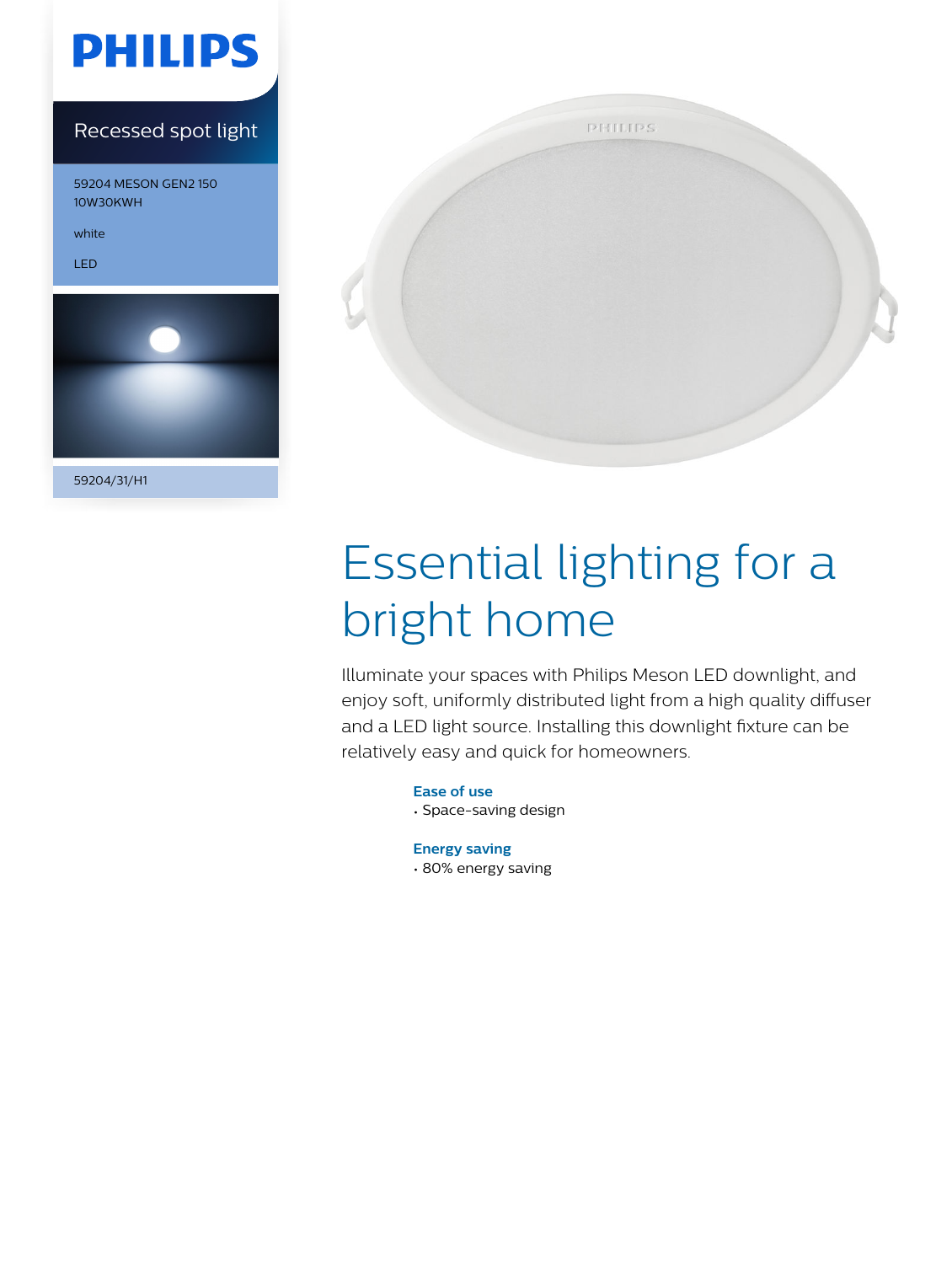### 59204/31/H1

# **Highlights**

#### **Space-saving design 80% energy saving**

Up to 80% energy saving compared to standard incandescent light sources.

## **Specifications**

#### **Design and finishing**

- Color: white
- Material: synthetics

#### **Extra feature/accessory incl.**

- Diffused light effect: Yes
- LED integrated: Yes
- Photometric data available: Yes
- Centerpiece: Yes

#### **Light characteristics**

- Beam angle: 110 degree(s)
- Color rendering index (CRI): 80

#### **Miscellaneous**

- Especially designed for: Functional, Living- & Bedroom
- Style: Functional
- Type: Downlight
- EyeComfort: No

#### **Product dimensions & weight**

- Cut out length: 15 cm
- Cut out width: 15 cm
- Height: 16.7 cm
- Length: 16.5 cm
- Net weight: 0.135 kg
- Recessed distance: 4.7 cm
- Width: 16.5 cm

#### **Technical specifications**

- Lifetime up to: 15,000 hour(s)
- Total lumen output fixture: 940 lm
- Bulb technology: LED, 230 V
- Light color: warm white
- Mains power: Range 220 V 240 V, 50-60 Hz
- Fixture dimmable: No
- LED: Yes
- Built in LED: Yes
- Number of bulbs: 45
- Wattage bulb included: 0.25 W
- Maximum wattage replacement bulb: 10 W
- IP code: IP20, protection against objects bigger than 12.5 mm, no protection against water
- Class of protection: II double insulated